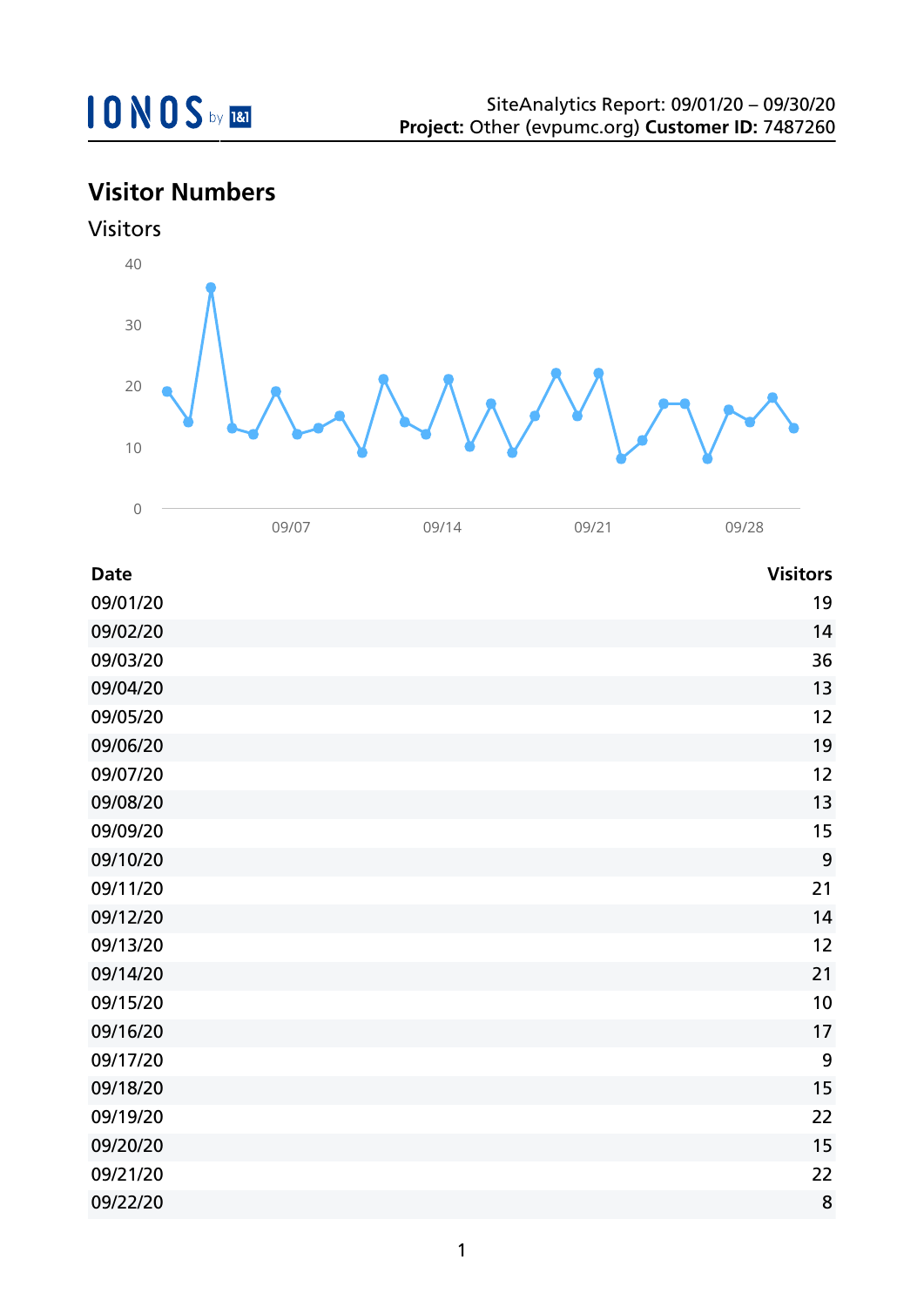## **10NOS** by REI

| <b>Date</b>  | <b>Visitors</b> |
|--------------|-----------------|
| 09/23/20     | 11              |
| 09/24/20     | 17              |
| 09/25/20     | 17              |
| 09/26/20     | 8               |
| 09/27/20     | 16              |
| 09/28/20     | 14              |
| 09/29/20     | 18              |
| 09/30/20     | 13              |
| <b>Total</b> | 462             |

### Sessions



| <b>Date</b> | <b>Sessions</b> |
|-------------|-----------------|
| 09/01/20    | 19              |
| 09/02/20    | 14              |
| 09/03/20    | 36              |
| 09/04/20    | 13              |
| 09/05/20    | 12              |
| 09/06/20    | 19              |
| 09/07/20    | 12              |
| 09/08/20    | 13              |
| 09/09/20    | 15              |
| 09/10/20    | 9               |
| 09/11/20    | 24              |
| 09/12/20    | 16              |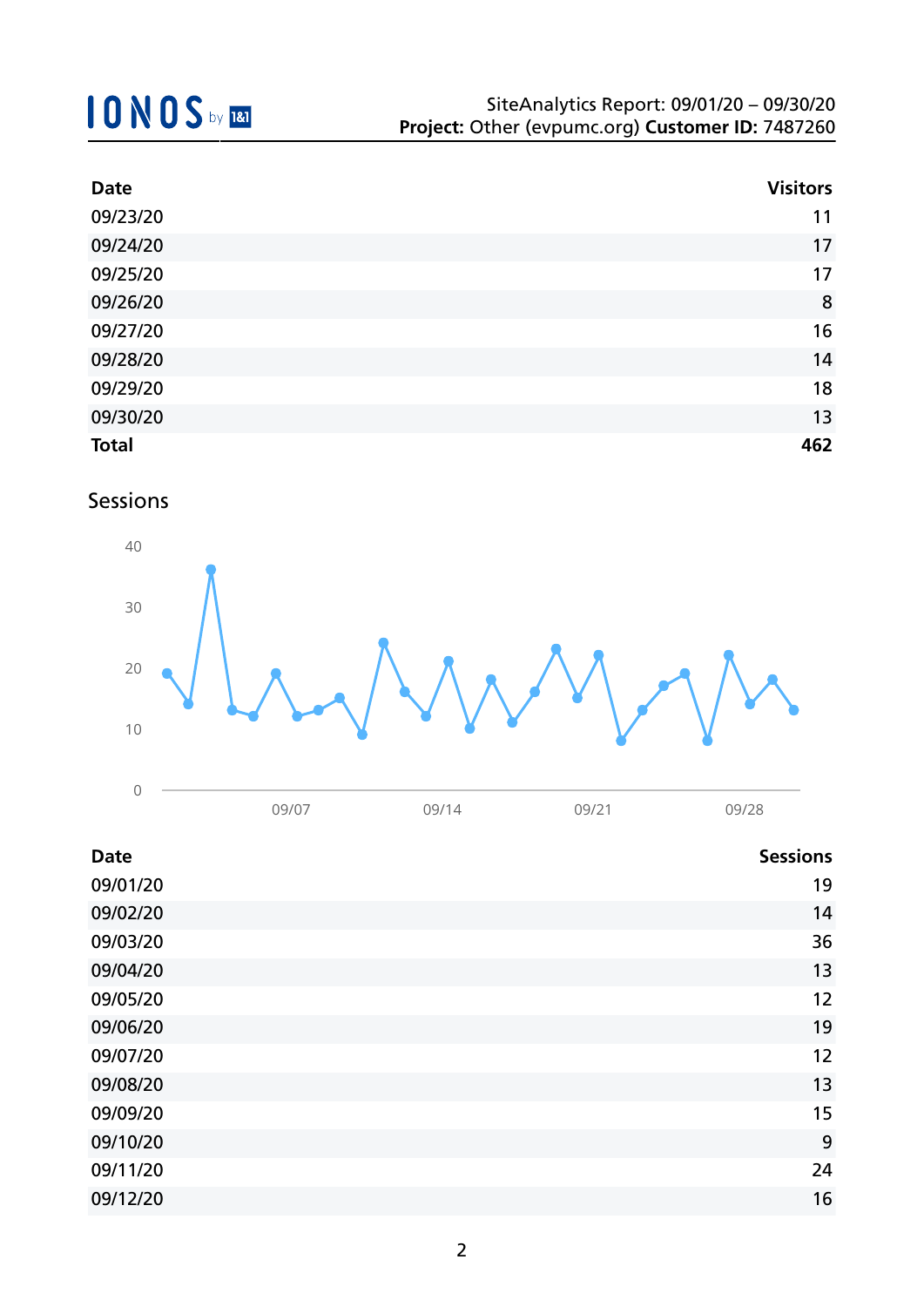| <b>Date</b>  | <b>Sessions</b> |
|--------------|-----------------|
| 09/13/20     | 12              |
| 09/14/20     | 21              |
| 09/15/20     | 10              |
| 09/16/20     | 18              |
| 09/17/20     | 11              |
| 09/18/20     | 16              |
| 09/19/20     | 23              |
| 09/20/20     | 15              |
| 09/21/20     | 22              |
| 09/22/20     | 8               |
| 09/23/20     | 13              |
| 09/24/20     | 17              |
| 09/25/20     | 19              |
| 09/26/20     | 8               |
| 09/27/20     | 22              |
| 09/28/20     | 14              |
| 09/29/20     | 18              |
| 09/30/20     | 13              |
| <b>Total</b> | 482             |

### Search Engine Robots



| <b>Search Engine Robots</b> | <b>Sessions</b> | Percentage |
|-----------------------------|-----------------|------------|
| PetalBot mobile             | -376            | 25.20%     |
| AhrefsBot/7.0               | 167             | $11.19\%$  |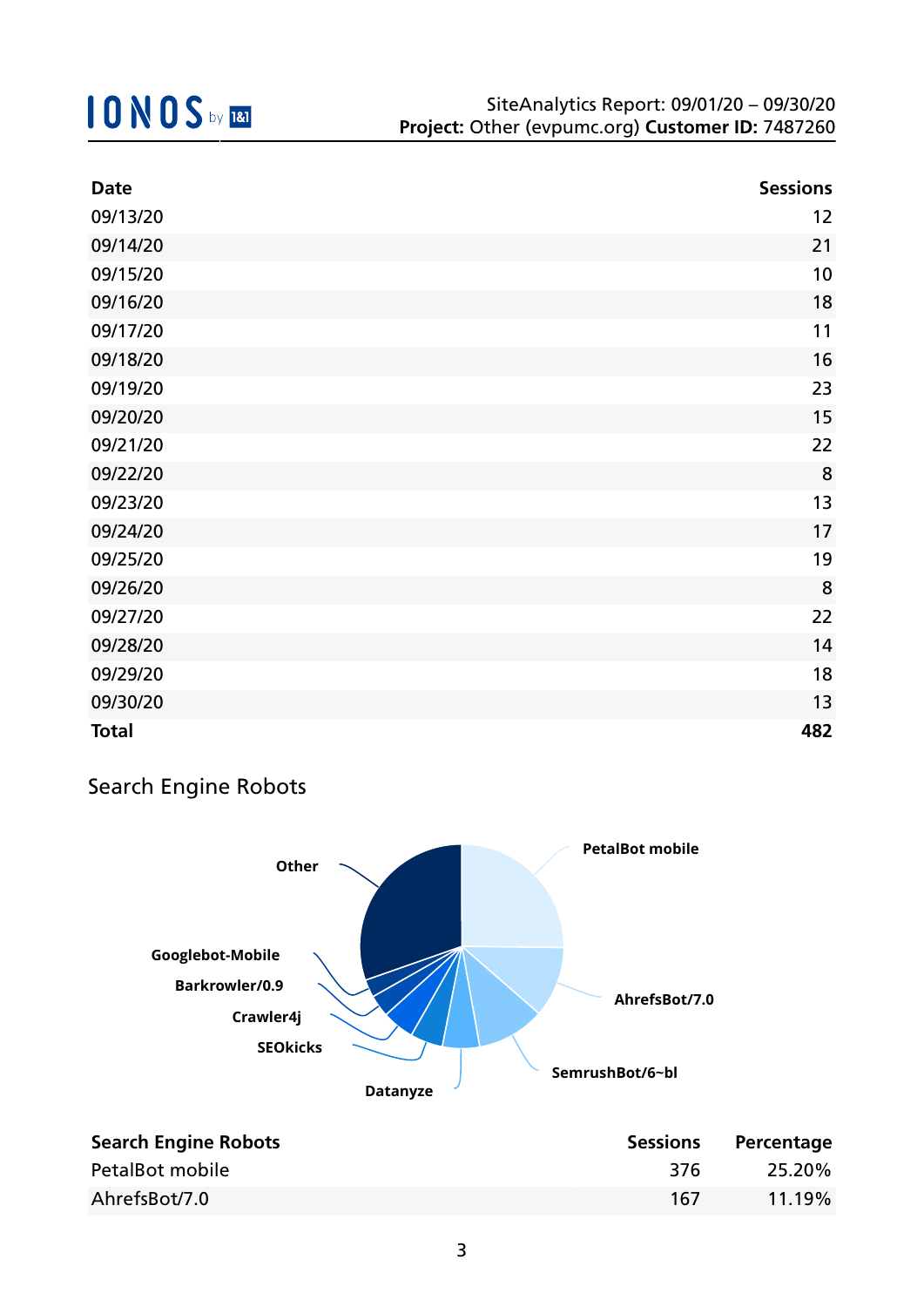| <b>Search Engine Robots</b> | <b>Sessions</b> | Percentage |
|-----------------------------|-----------------|------------|
| SemrushBot/6~bl             | 161             | 10.79%     |
| Datanyze                    | 88              | 5.90%      |
| <b>SEOkicks</b>             | 77              | 5.16%      |
| Crawler4j                   | 76              | 5.09%      |
| Barkrowler/0.9              | 52              | 3.49%      |
| Googlebot-Mobile            | 42              | 2.82%      |
| bingbot/2.0                 | 42              | 2.82%      |
| panscient.com               | 42              | 2.82%      |
| Googlebot/2.1               | 39              | 2.61%      |
| Sogou web spider/4.0        | 37              | 2.48%      |
| YandexBot/3.0               | 33              | 2.21%      |
| Seekport Crawler            | 28              | 1.88%      |
| netEstate NE Crawler        | 28              | 1.88%      |
| MegaIndex.ru/2.0            | 27              | 1.81%      |
| Scrapy/1.7.2                | 27              | 1.81%      |
| 360Spider                   | 26              | 1.74%      |
| Applebot/0.1                | 19              | 1.27%      |
| Baiduspider/2.0             | 15              | 1.01%      |
| Dataprovider                | 12              | 0.80%      |
| <b>MixrankBot</b>           | 11              | 0.74%      |
| Nimbostratus-Bot/v1.3.2     | 10              | 0.67%      |
| WikiDo/1.1                  | 9               | 0.60%      |
| LightspeedSystemsCrawler    | 8               | 0.54%      |
| MJ12bot/v1.4.8              | 8               | 0.54%      |
| MojeekBot/0.9               | 8               | 0.54%      |
| SeznamBot/3.2               | 8               | 0.54%      |
| DuckDuckGo-Favicons-Bot/1.0 | 3               | 0.20%      |
| Mail.RU_Bot/2.0             | 3               | 0.20%      |
| CCBot/2.0                   | 2               | 0.13%      |
| BW/1.1                      | 1               | 0.07%      |
| CATExplorador/1.0beta       | 1               | 0.07%      |
| DF Bot 1.0                  | 1               | 0.07%      |
| KomodiaBot/1.0              | 1               | 0.07%      |
| Mail.RU_Bot/Robots/2.0      | 1               | 0.07%      |
| Pandalytics/1.0             | 1               | 0.07%      |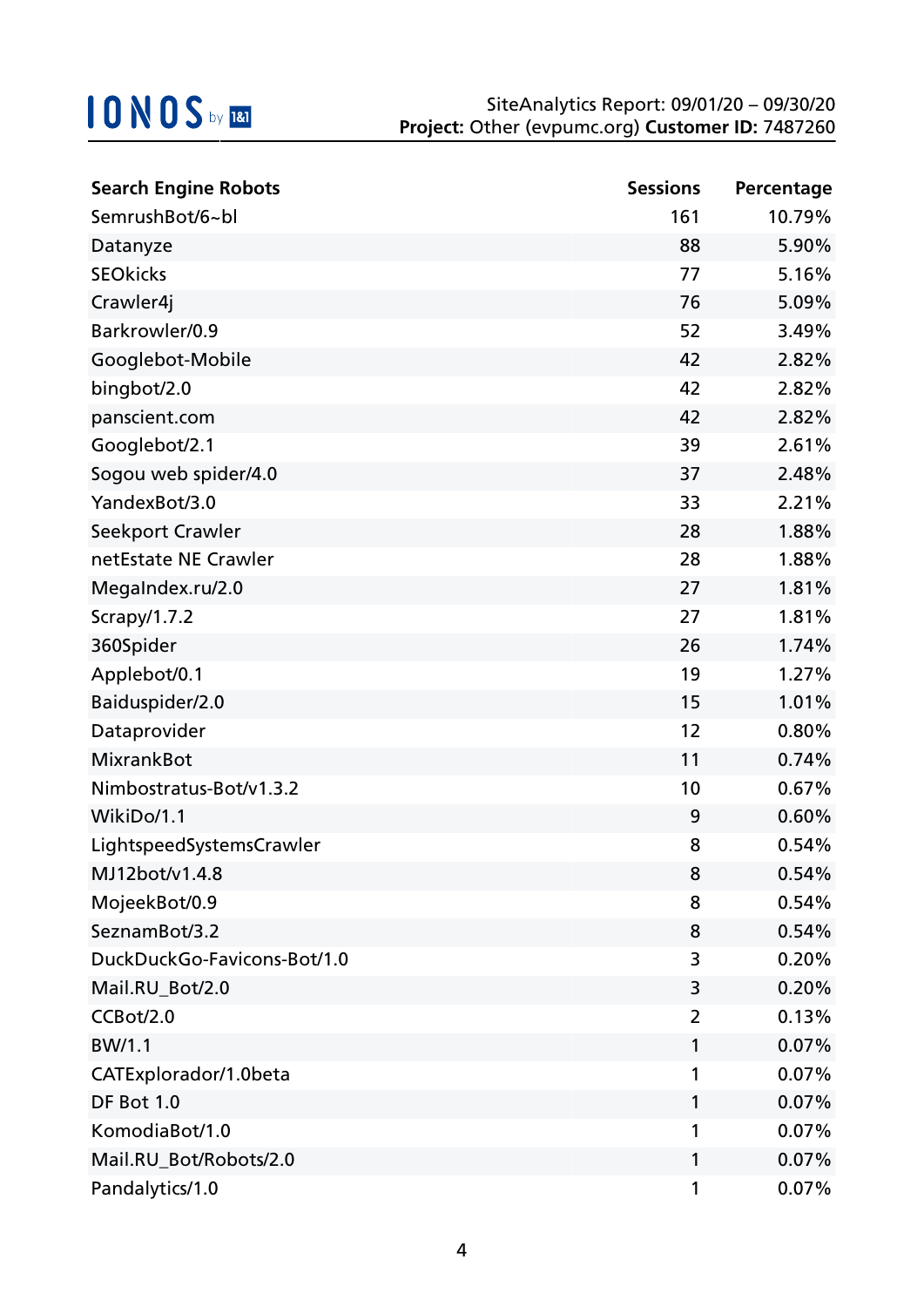| <b>Search Engine Robots</b> | <b>Sessions</b> | Percentage |
|-----------------------------|-----------------|------------|
| SemanticScholarBot          |                 | $0.07\%$   |
| Yahoo! Slurp                |                 | $0.07\%$   |
| <b>Total</b>                | 1.492           | 100.00%    |

## **Page Analysis**

### Most Frequently Visited Pages



| <b>Pages</b>       | <b>Sessions</b> | Percentage |
|--------------------|-----------------|------------|
| /Default.htm       | 534             | 34.23%     |
| /Elim.htm          | 61              | 3.91%      |
| /VideoServices.htm | 57              | 3.65%      |
| /info.htm          | 52              | 3.33%      |
| /Announce.htm      | 50              | 3.21%      |
| /web_links.htm     | 48              | 3.08%      |
| /Offerings.htm     | 47              | 3.01%      |
| <b>Morship.htm</b> | 47              | 3.01%      |
| Nideo.htm          | 46              | 2.95%      |
| /Believe.htm       | 45              | 2.88%      |
| /NewsLetterIdx.htm | 43              | 2.76%      |
| /Stats.htm         | 43              | 2.76%      |
| /M-Statement.htm   | 42              | 2.69%      |
| /Calendar.htm      | 41              | 2.63%      |
| /Sermons.htm       | 41              | 2.63%      |
| /St_Johns.htm      | 41              | 2.63%      |
| /CalendarOld.htm   | 33              | 2.12%      |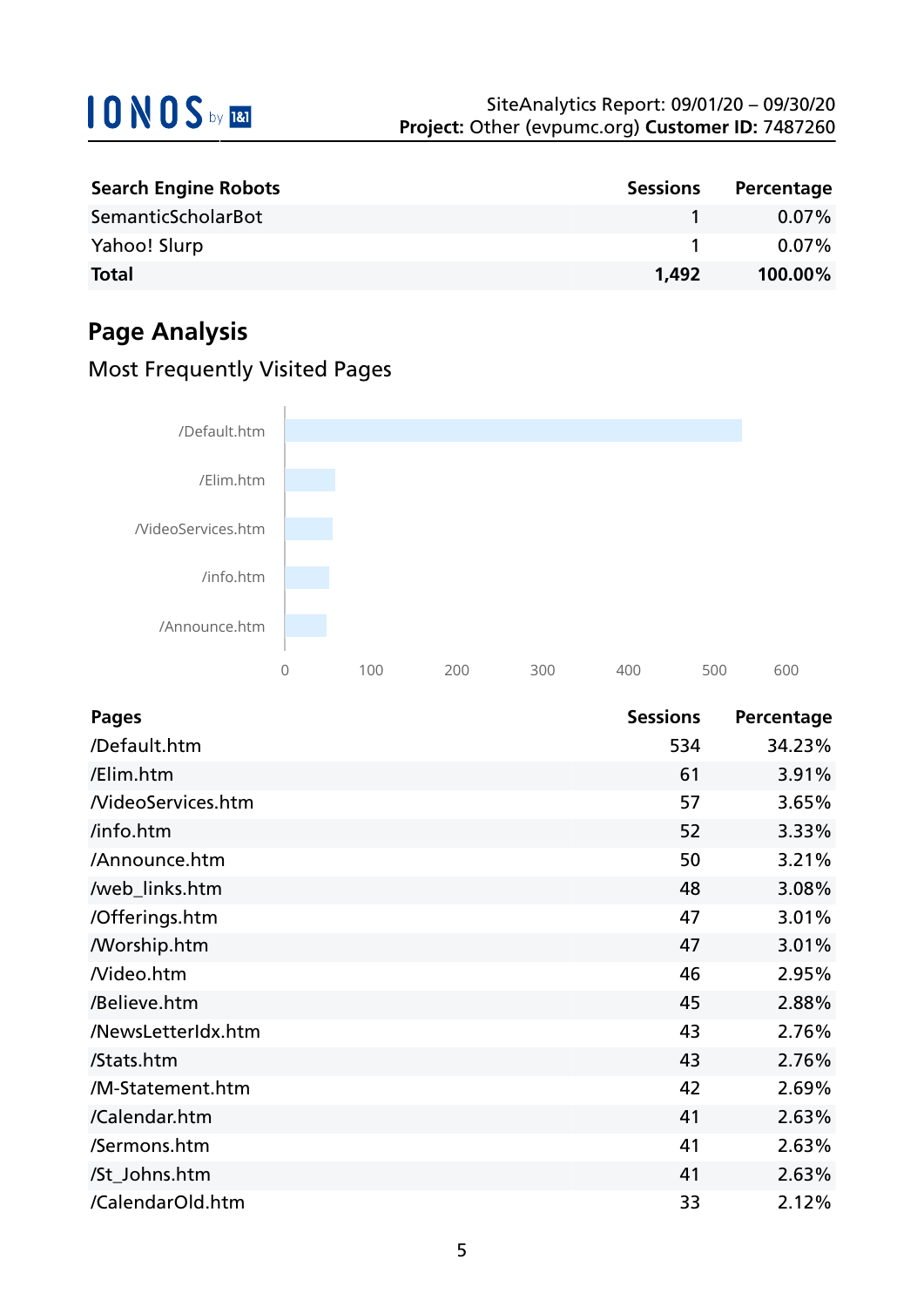| <b>Pages</b>             | <b>Sessions</b> | Percentage |
|--------------------------|-----------------|------------|
| /Elim-HISTORY.htm        | 33              | 2.12%      |
| /Elim_M-Statement.htm    | 33              | 2.12%      |
| /StJohns_M-Statement.htm | 33              | 2.12%      |
| /St_Johns-HISTORY.htm    | 33              | 2.12%      |
| /missions.htm            | 33              | 2.12%      |
| /valley_views0813.htm    | 31              | 1.99%      |
| /valley_views0913.htm    | 31              | 1.99%      |
| /valley_views1013.htm    | 31              | 1.99%      |
| /valley_views1113.htm    | 31              | 1.99%      |
| <b>Total</b>             | 1,560           | 100.00%    |

## Keywords



### **Keywords Sessions**

semalt.com 70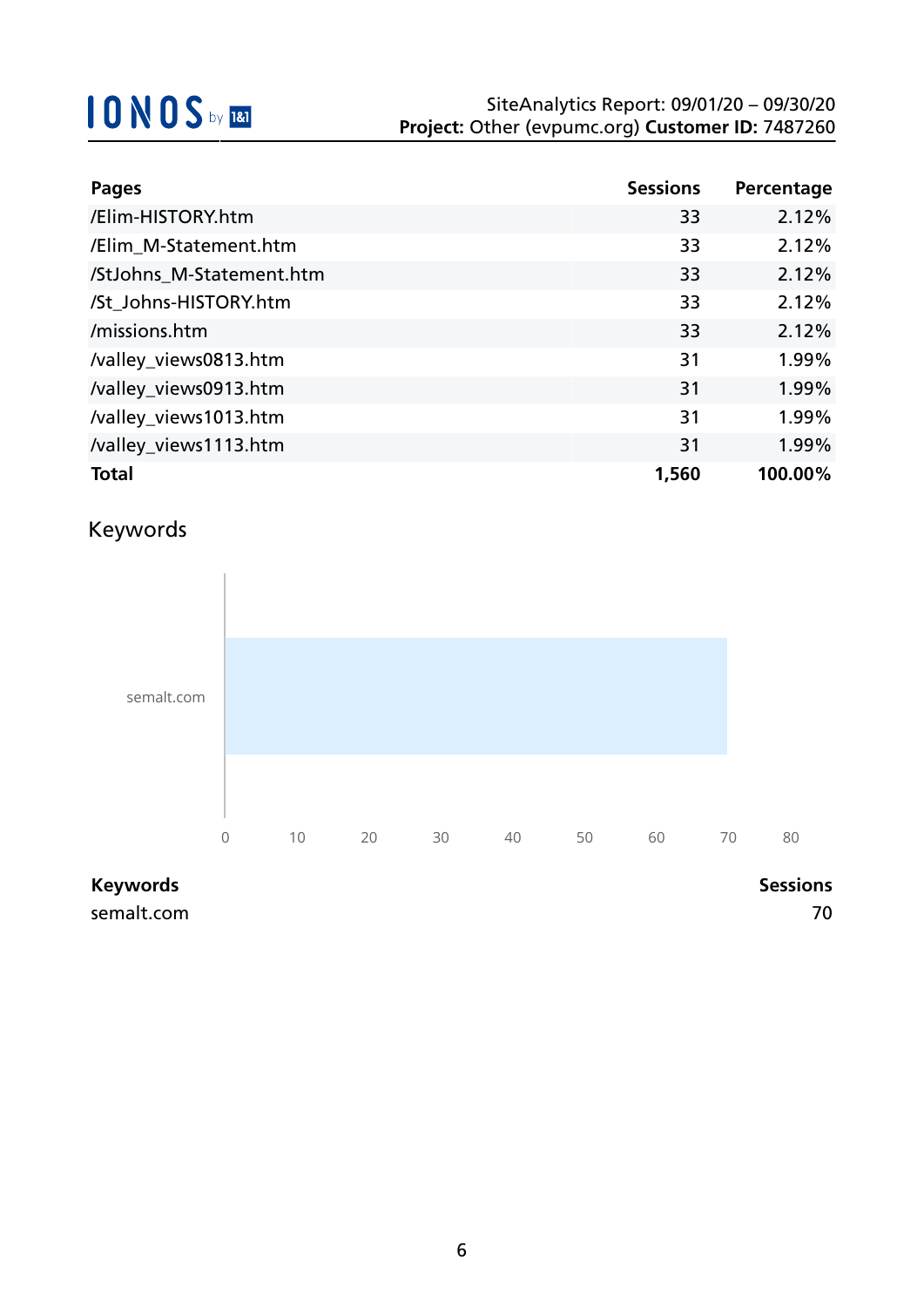## Referring Pages



| <b>Pages</b>                                                     | <b>Sessions</b> |
|------------------------------------------------------------------|-----------------|
| http://google.com/search                                         | 70              |
| http://google.com/url                                            | 30              |
| https://google.com/                                              | 17              |
| http://baidu.com/                                                | 4               |
| http://flalib.org                                                | 3               |
| http://l.facebook.com/l.php                                      | 3               |
| http://sogou.com/web                                             | 3               |
| https://bing.com/                                                | 3               |
| http://google.com/                                               | $\overline{2}$  |
| https://facebook.com/                                            | $\overline{2}$  |
| http://imdpm.net/blog/9486743/how-to-increase-blog-traffic-fast/ |                 |
| http://philgreencontractor.com                                   |                 |
| http://qmwst.lightenupnh.org/view/9486743/profile/               |                 |
| http://tristablog.online/blog/9486743/view/                      |                 |
| http://vszng.skfusion.com/view/9486743/profile/                  |                 |
| http://xlaqo.meansung.com/view/9486743/profile/                  |                 |
| https://l.facebook.com/                                          |                 |
| https://sucuri.net                                               |                 |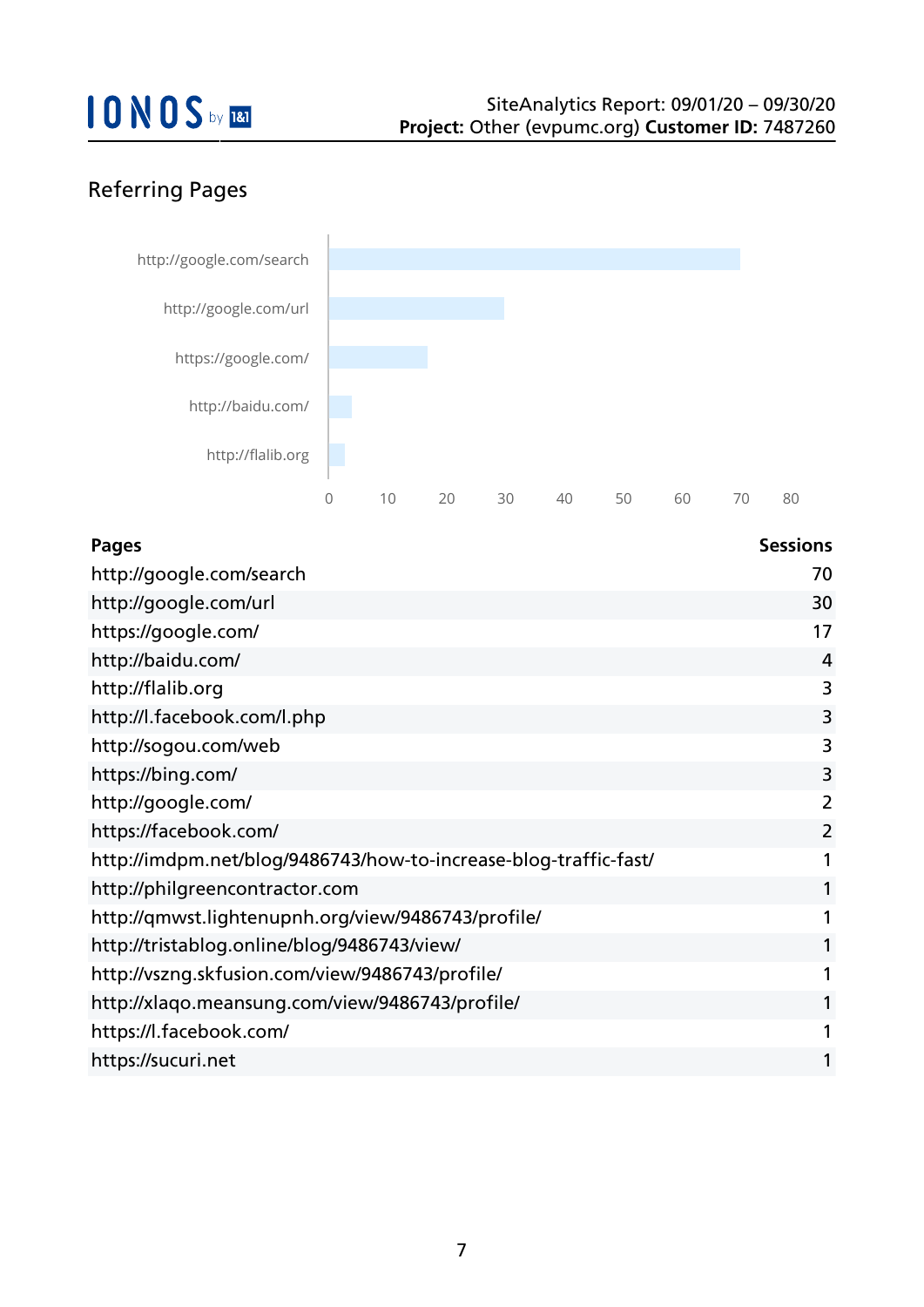

### **Browsers & Systems**

Browsers



| <b>Browsers</b>        | <b>Sessions</b> | Percentage |
|------------------------|-----------------|------------|
| Chrome                 | 206             | 42.74%     |
| Firefox                | 52              | 10.79%     |
| IE                     | 37              | 7.68%      |
| Python-requests        | 17              | 3.53%      |
| Python-urllib          | 13              | 2.70%      |
| Safari mobile          | 12              | 2.49%      |
| <b>Chrome Mobile</b>   | 11              | 2.28%      |
| Go http package        | 10              | 2.07%      |
| Microsoft Edge         | 9               | 1.87%      |
| Opera                  | 9               | 1.87%      |
| Android browser        | 5               | 1.04%      |
| DingTalk Mobile App    | $\overline{4}$  | 0.83%      |
| Facebook App           | 3               | 0.62%      |
| Safari                 | 3               | 0.62%      |
| Apache-HttpClient      | $\overline{2}$  | 0.41%      |
| Silk                   | $\overline{2}$  | 0.41%      |
| 360 browser            | 1               | 0.21%      |
| <b>Apple Mail</b>      | 1               | 0.21%      |
| <b>Chrome Headless</b> | 1               | 0.21%      |
| Chromium               | 1               | 0.21%      |
| Google App             | 1               | 0.21%      |
| Java                   | 1               | 0.21%      |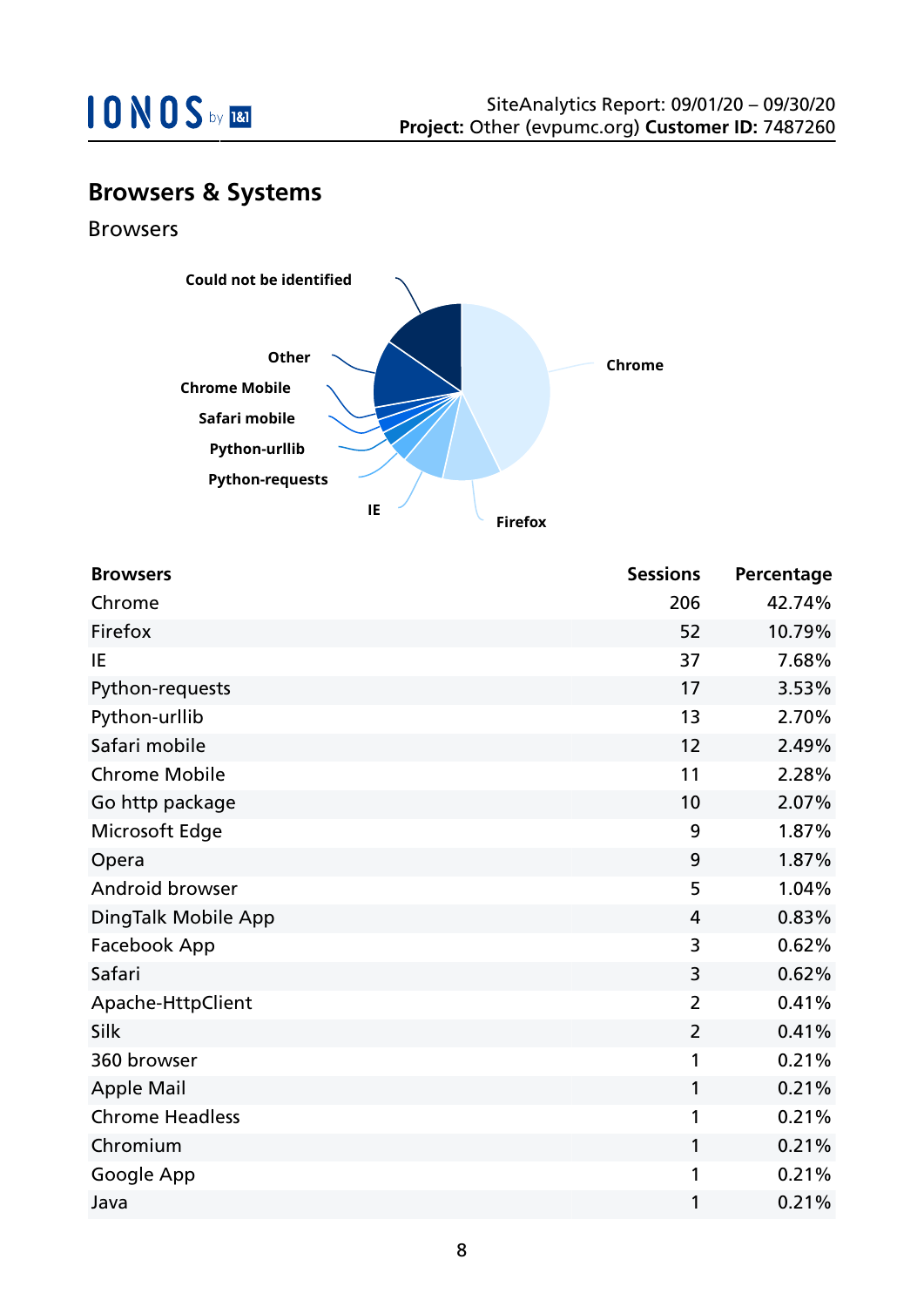| <b>Browsers</b>               | <b>Sessions</b> | Percentage |
|-------------------------------|-----------------|------------|
| Mobile QQbrowser              |                 | 0.21%      |
| <b>Mobile Samsung Browser</b> |                 | 0.21%      |
| Mozilla                       | 1               | 0.21%      |
| SeaMonkey                     |                 | 0.21%      |
| Waterfox                      | 1               | 0.21%      |
| aiohttp                       | 1               | 0.21%      |
| <b>CURL</b>                   | 1               | 0.21%      |
| Could not be identified       | 74              | 15.35%     |
| <b>Total</b>                  | 482             | 100.00%    |

### Operating Systems



| <b>Operating Systems</b> | <b>Sessions</b> | Percentage |
|--------------------------|-----------------|------------|
| Windows                  | 257             | 53.32%     |
| macOS                    | 28              | 5.81%      |
| Linux                    | 25              | 5.19%      |
| Android                  | 23              | 4.77%      |
| iOS                      | 17              | 3.53%      |
| OS X                     | 10              | 2.07%      |
| <b>JVM</b>               | 3               | 0.62%      |
| <b>BSD</b>               | 1               | 0.21%      |
| Chrome OS                | 1               | 0.21%      |
| Fire OS                  | 1               | 0.21%      |
| Could not be identified  | 116             | 24.07%     |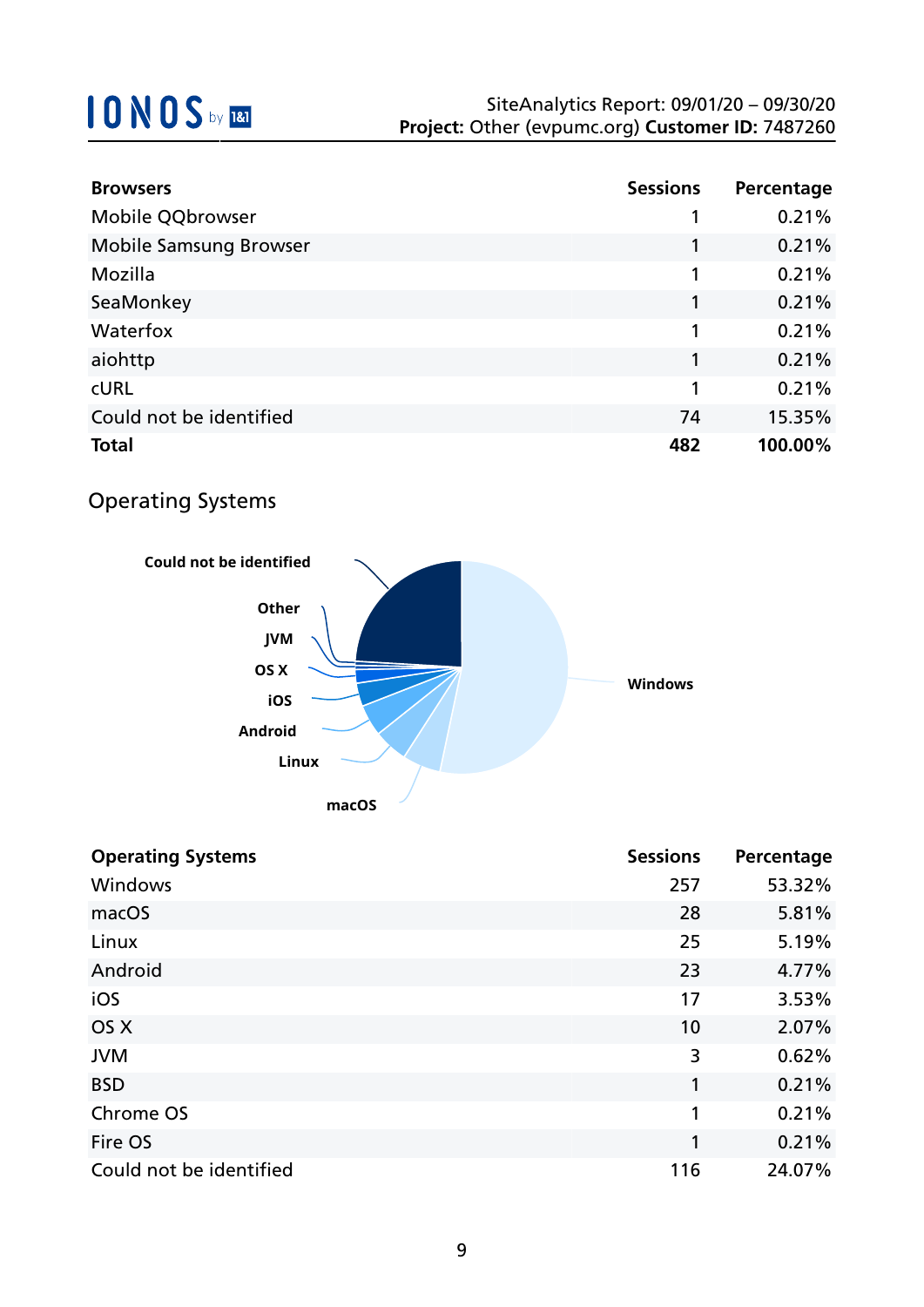

| <b>Operating Systems</b>    | <b>Sessions</b> | Percentage |
|-----------------------------|-----------------|------------|
| <b>Total</b>                | 482             | 100.00%    |
|                             |                 |            |
| <b>Visitor Locations</b>    |                 |            |
| Countries                   |                 |            |
| <b>Countries</b>            | <b>Sessions</b> | Percentage |
| <b>United States</b>        | 229             | 47.51%     |
| China                       | 38              | 7.88%      |
| Romania                     | 20              | 4.15%      |
| India                       | 19              | 3.94%      |
| Ireland                     | 18              | 3.73%      |
| <b>Netherlands</b>          | 18              | 3.73%      |
| Russia                      | 18              | 3.73%      |
| Germany                     | 13              | 2.70%      |
| France                      | 11              | 2.28%      |
| Indonesia                   | 10              | 2.07%      |
| Canada                      | 9               | 1.87%      |
| <b>United Kingdom</b>       | 9               | 1.87%      |
| Philippines                 | 7               | 1.45%      |
| Thailand                    | $\overline{7}$  | 1.45%      |
| Sweden                      | 6               | 1.24%      |
| <b>Brazil</b>               | 5               | 1.04%      |
| Argentina                   | 4               | 0.83%      |
| <b>Mexico</b>               | 4               | 0.83%      |
| Turkey                      | 4               | 0.83%      |
| Spain                       | 3               | 0.62%      |
| South Korea                 | 3               | 0.62%      |
| <b>Ukraine</b>              | 3               | 0.62%      |
| Vietnam                     | 3               | 0.62%      |
| Estonia                     | $\overline{2}$  | 0.41%      |
| Singapore                   | $\overline{2}$  | 0.41%      |
| Tunisia                     | $\overline{2}$  | 0.41%      |
| <b>United Arab Emirates</b> | 1               | 0.21%      |
| Austria                     | 1               | 0.21%      |
| Australia                   | 1               | 0.21%      |
| Bangladesh                  | 1               | 0.21%      |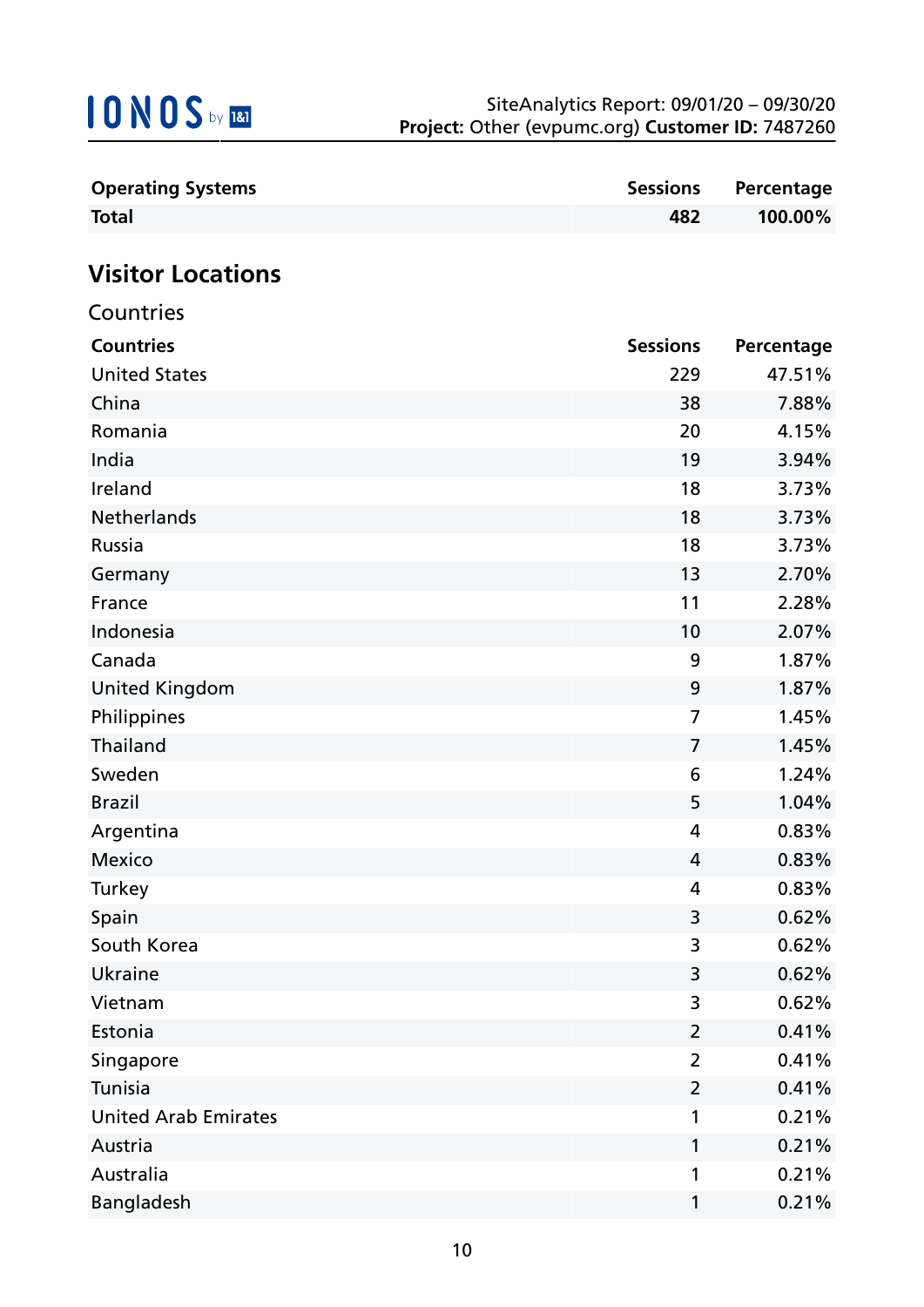| <b>Countries</b>        | <b>Sessions</b> | Percentage |
|-------------------------|-----------------|------------|
| <b>Belgium</b>          | 1               | 0.21%      |
| <b>Denmark</b>          | 1               | 0.21%      |
| Algeria                 | 1               | 0.21%      |
| Finland                 | 1               | 0.21%      |
| Italy                   | 1               | 0.21%      |
| Sri Lanka               | 1               | 0.21%      |
| Malaysia                | 1               | 0.21%      |
| Pakistan                | 1               | 0.21%      |
| Saudi Arabia            | 1               | 0.21%      |
| Venezuela               | 1               | 0.21%      |
| Could not be identified | 1               | 0.21%      |
| <b>Total</b>            | 482             | 100.00%    |

### **Continents**

| <b>Continents</b>       | <b>Sessions</b> | Percentage |
|-------------------------|-----------------|------------|
| <b>North America</b>    | 242             | 50.21%     |
| Europe                  | 126             | 26.14%     |
| Asia                    | 99              | 20.54%     |
| South America           | 10              | 2.07%      |
| Africa                  | 3               | 0.62%      |
| Oceania                 | 1               | 0.21%      |
| Could not be identified | 1               | 0.21%      |
| <b>Total</b>            | 482             | 100.00%    |

## **Information about the evaluations**

### Visitors

This evaluation shows how many visitors accessed your website. Visitors are uniquely identified on the basis of the IP address and the browser ID. If a visitor goes to your website more than once a day, only one visitor is counted.

### **Sessions**

This evaluation shows the number of sessions. A session starts when a visitor accesses your website and ends when he or she leaves it. A session ends automatically after 30 minutes without activity. If a visitor goes to your website more than once a day, multiple sessions are counted.